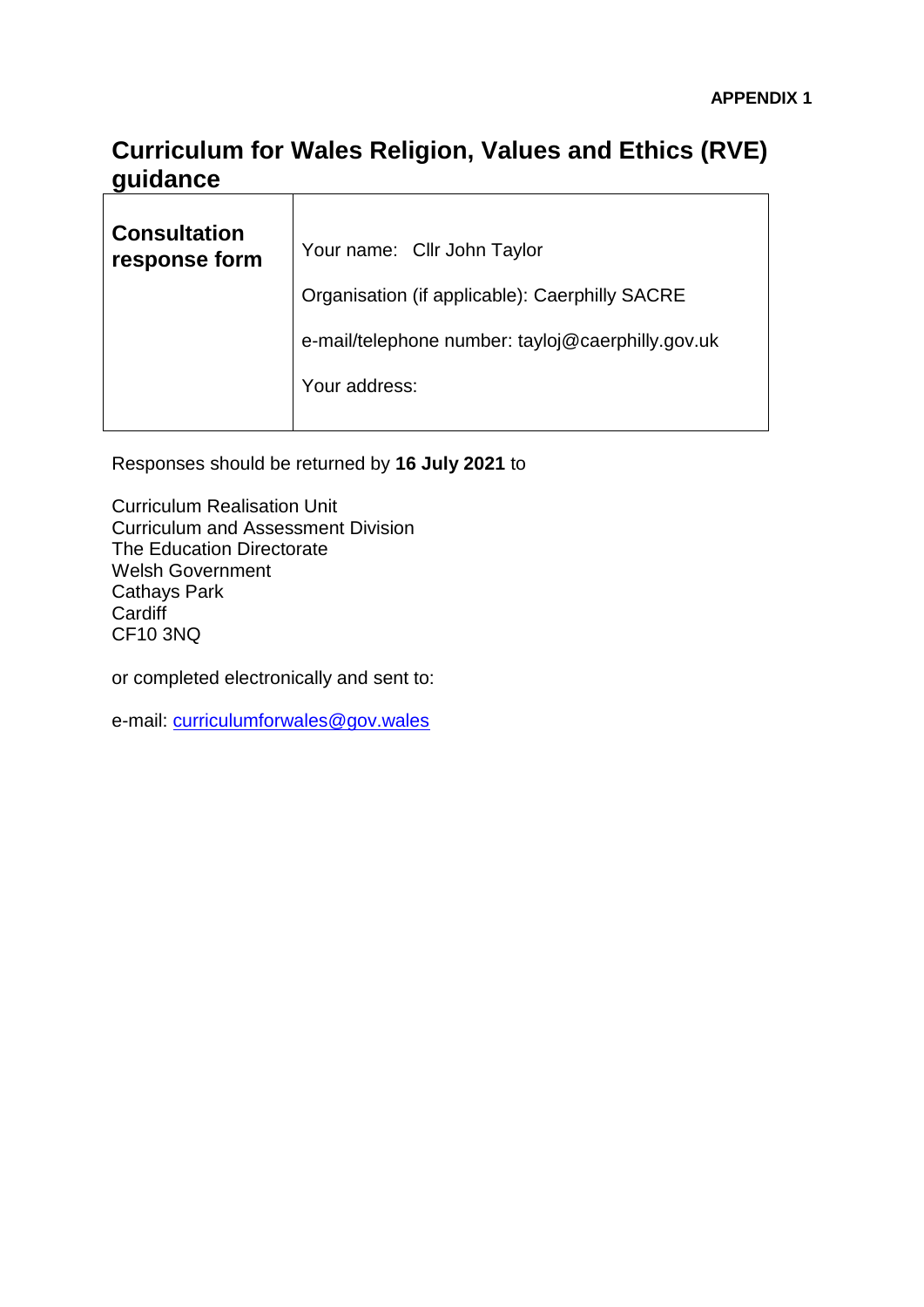**Question 1** – How well does the guidance explain the scope of RVE and its context within the Humanities Area ?

| Not well at all |  | Not well |  | Acceptable |  | Well |  | <b>Very well</b> |  |
|-----------------|--|----------|--|------------|--|------|--|------------------|--|
|-----------------|--|----------|--|------------|--|------|--|------------------|--|

Please explain your answer (no more than 250 words).

The (3-16) mandatory nature is clear and option at post 16. However, the legal section needs to be edited and accessible to all. The introduction needs to better reflect what RVE is, and the primary purpose, of supporting ASCs in writing agreed syllabi.

Wales has an opportunity to be inclusive and pluralistic in the approach to RVE. However, the definitions used hinder that objective. The 'conventional sense' of the term 'religion' is unhelpful and excludes some religious worldviews, e.g. Buddhism or Jainism, who do not have the concept of a supreme being. Does this definition have to be used? There also needs to be reconsideration in relation to philosophical convictions. The use of case law needs explaining clearly to be helpful. The language used is confusing to those unversed in the law.

When you study religious and non-religious worldviews within silos (as is implied in this section) you inevitably exclude some people and their beliefs. To rectify this, we suggest reinstating the term worldviews, which is a subject specific term that is more inclusive.

The guidance should ensure the what matters statements are placed at the centre of school level curriculum design. We do not think this guidance achieves this and needs strengthening. The lenses and learning journeys risk distracting from this and become the focus for teachers of RE.

There has been a shift in thinking around the purpose of the guidance. The original aim was to be non-statutory guidance, adopted/adapted as locally agreed syllabi. If this is guidance, then there is a need to ensure there is no risk to the CfW overarching guidance. For example, no other subjects provide examples (e.g. the exemplar learning journeys). The rationale behind that was that practitioners would see them as something they had to do, and this would distract from subsidiarity and designing innovative school level curricular for their own learners.

**Question 2** – Is the guidance, as a whole, clear and helpful for you in your role?

| Very unclear | <b>Slightly</b><br>unclear |  | <b>Neither</b><br>clear nor<br>unclear |  | <b>Slightly</b><br>clear |  | <b>Very clear</b> |  |
|--------------|----------------------------|--|----------------------------------------|--|--------------------------|--|-------------------|--|
|--------------|----------------------------|--|----------------------------------------|--|--------------------------|--|-------------------|--|

Please explain your answer.

There is not enough emphasis upon the role of the agreed syllabus nor how an ASC might use this guidance when designing their locally agreed syllabi. The relationship between this guidance and an agreed syllabus needs further explanation. Missing from this document is advice on procedures for the first ASCs or on the need for reviews of an agreed syllabus as is currently set out in Circular 10/94.

Please also see the answer to Q7.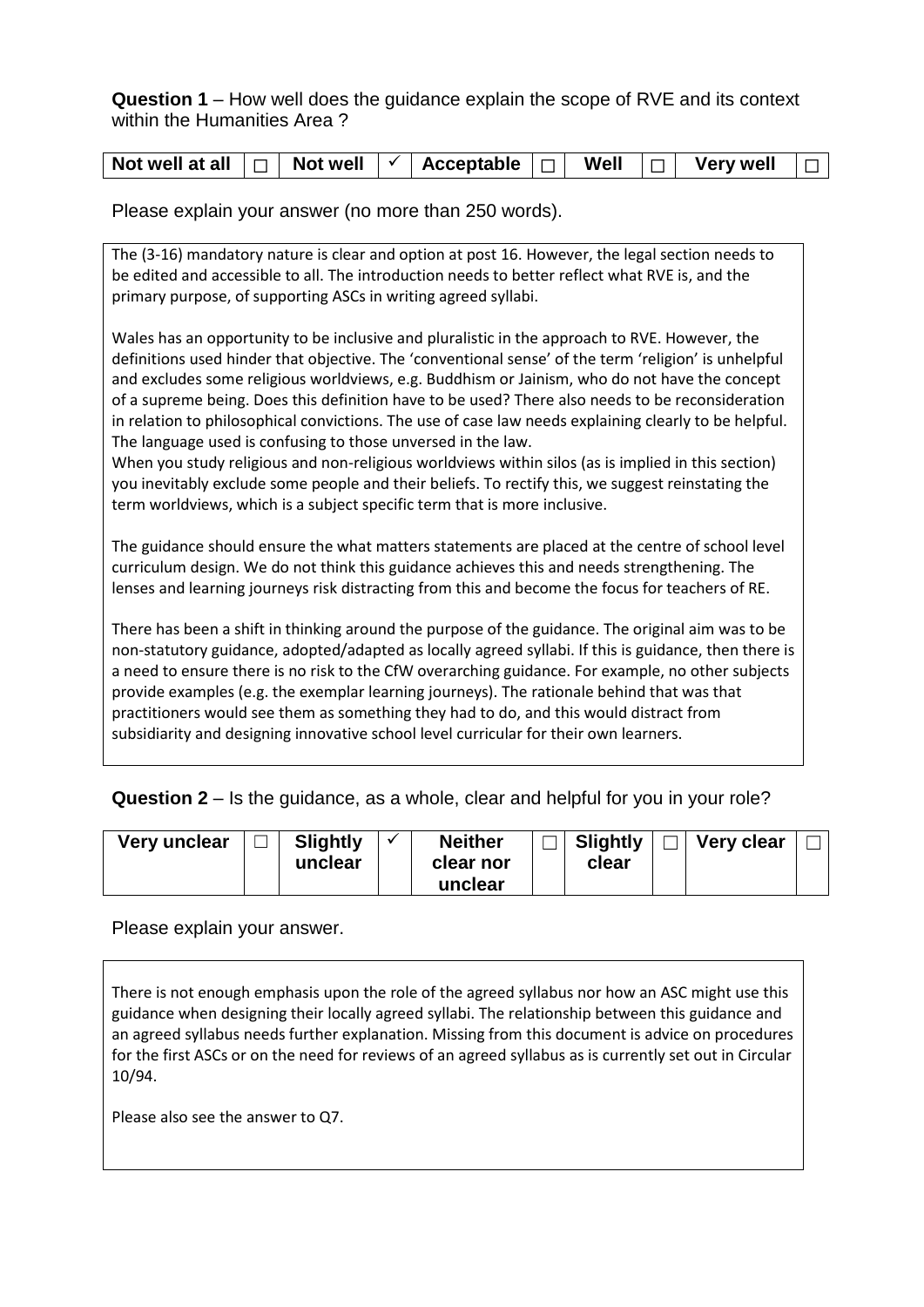**Question 3** – Does the guidance offer relevant information to support practitioners when designing their school curriculum for RVE?

| Not relevant | Slightly | <b>Moderately</b> | <b>Relevant</b> | Verv     |  |
|--------------|----------|-------------------|-----------------|----------|--|
| at all       | relevant | relevant          |                 | relevant |  |

Please explain your answer.

There seems to be a lack of consistency with the approach taken in the rest of the Curriculum for Wales guidance when the 'Lenses' are introduced. Lenses in the CfW guidance refer to subject disciplines. This risks confusion for practitioners.

"The statements of what matters should be used holistically to provide a broad and deep platform to support learners through their humanities educational journey" (Humanities AoLE guidance). Use of the lenses could distract from use of the statement of what matters.

This guidance states that the "guidance considers and identifies some relevant lenses through which to view RVE concepts". However, the Humanities guidance refers to the subject disciplines as 'lenses' stating that "**The disciplines [or subjects] in this Area provide a variety of lenses through which to view the human experience**." The meaning of the term here is, therefore, not in line with the Humanities AoLE where the subject is the lens through which the concepts are explored. The lenses in this guidance are more like themes or topics including some of the key concepts for RVE outlined in the Humanities guidance.

It is of concern that the lenses may detract from in depth engagement with the statements of what matters during the curriculum design process. Practitioners may then miss the depth and breadth of what really matters in Humanities, instead opting for the easy way out for RVE by picking the few lenses that are on offer here. The addition of these lenses might have a place in non-statutory guidance, but risk undermining the what matters in Humanities if they are included in the statutory guidance. The guidance says that the lenses are not to be seen as topics, however, there is a risk that they will be used as topics. Non-specialists might not go back to the what matters statements as they ought to. In which case the learners would miss so much.

The learning journeys do not convey the flexible approach outlined in the Humanities AoLE guidance: "There is flexibility in how a school may decide to structure its curriculum, such as an integrated, multidisciplinary, interdisciplinary or disciplinary approach." Whist the guidance states that flexibility ought to be built into the school curriculum, they appear to take a disciplinary approach and do not show the interaction of RVE with the other disciplines.

There seems to be a contradiction in terms of providing a clear understanding of what is to be done. The document should be a guide about how to develop a curriculum that includes RVE within the Humanities AoLE, rather than be a provision of support materials. The only place for this is within non-statutory guidance or via additional resources or PL. There is a need to ensure that any materials provided do not oversimplify the statements of what matters for RVE or serve to make school curricular for RVE less challenging or interesting.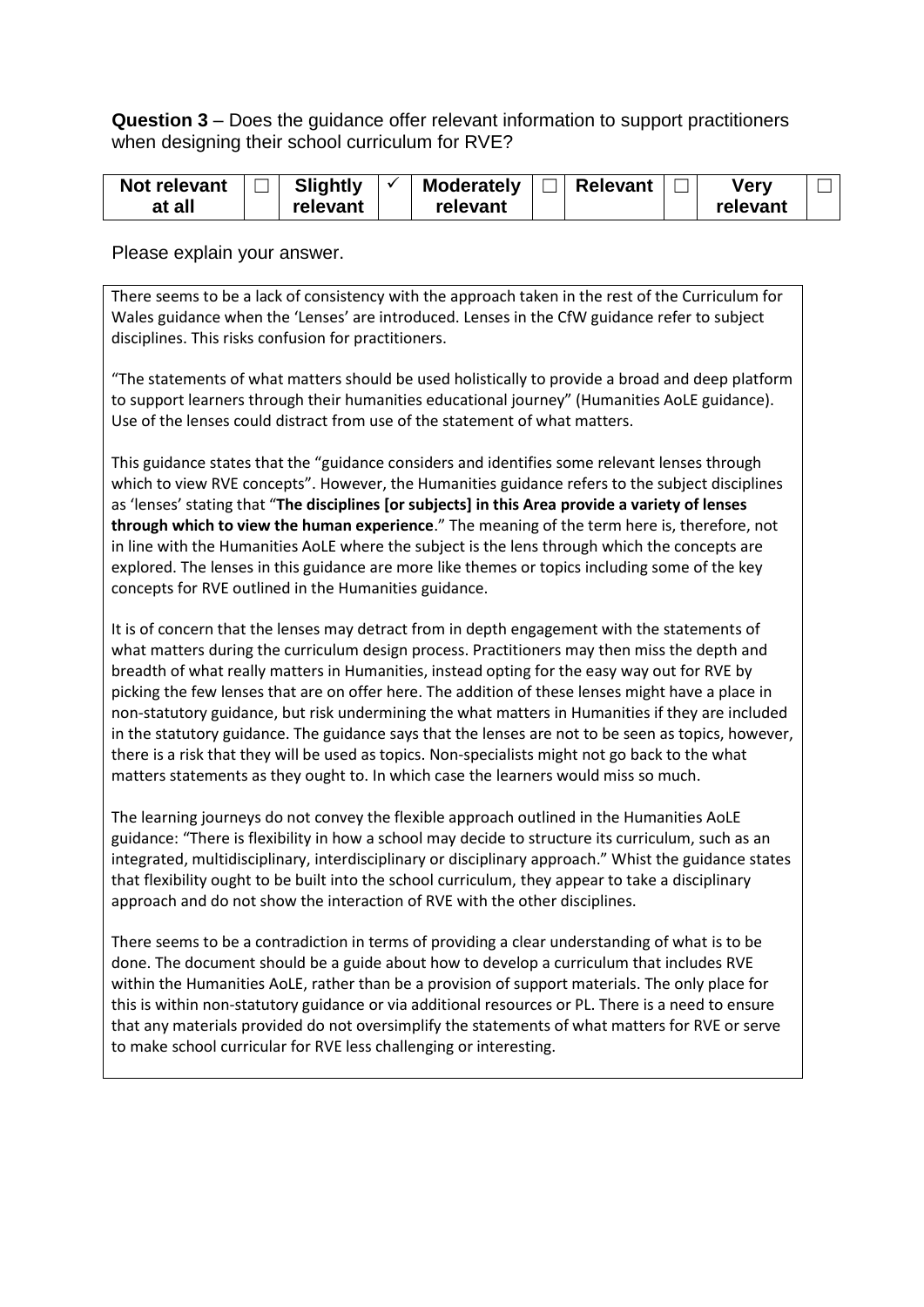# **Question 4** – Thinking about each section of the guidance, do you feel there are:

- any gaps in information? If so, what should be added?
- any sections that are particularly helpful? If so, in what way are they helpful and to whom?

#### **Introduction**

It is good that the mandatory nature of the guidance is set out, but this section could be developed further. We would like to see a brief explanation of what Religion, values and ethics is, its multidisciplinary nature and the benefit learners would gain from receiving their entitlement to RVE. The title of the subject should not be abbreviated in the opening sentence.

It is good that individuals or bodies who would benefit from reading the document are listed. However, there may not be a shared understanding between WG and LAs/SACREs as to the main purpose of this guidance. The organisation of the introduction would benefit from reordering to reflect the process of agreed syllabi being written, then followed by the implementation of those agreed syllabi into local authority schools and settings.

### **RVE and legislation**

It is good that the guidance lays out the legal requirements for mandatory RVE and the expectation that it is delivered in a way that complies with ECHR legislation.

The language and grammar used within this section could be improved so that it can be understood by those outside of the legal profession. The guidance needs to be accessible to the audience outlined in the introduction and to the public. It is important that ASCs and schools understand exactly what 'have regard' means in practice and what the consequences are for straying away from this. A full explanation would be helpful.

The examples given about case law provide only a partial picture and they omit more up to date case law that will affect the teaching of RVE. Additionally, how will WG ensure LAs, SACREs and schools are informed if there are changes to case law that influence the provision of RVE in schools? This is particularly important considering there is now no safeguard to schools provided by the parental right to withdraw their children from RVE.

The advice within this section needs to ensure that the non-religious philosophical convictions are relating to systems of beliefs that are analogous to religion. However, that should not mean other non-religious views cannot ever be discussed in lessons, particularly when it is important for learners to be able to voice their own personal worldviews. Also, not all people who hold nonreligious worldviews 'belong' to an organisation, yet their views might be useful to consider. There is a move away from teaching religion and belief is silos and taking a more pluralistic approach to the study of religion and belief. This would not undermine the study of the principal religions or worldview traditions held within Wales.

SACRE is disappointed that legal language with regards to the term 'philosophical convictions' has replaced the academic term 'worldviews' in other sections of the document. Worldviews are one of the concepts found within the Humanities AoLE and are or relevance to RVE. One of many examples of this from the Humanities AoLE guidance is a requirement to:

*Respond sensitively and insightfully to religious and non-religious worldviews about society, communities and cultures, and understand how these can be interpreted in different times, cultures and places.*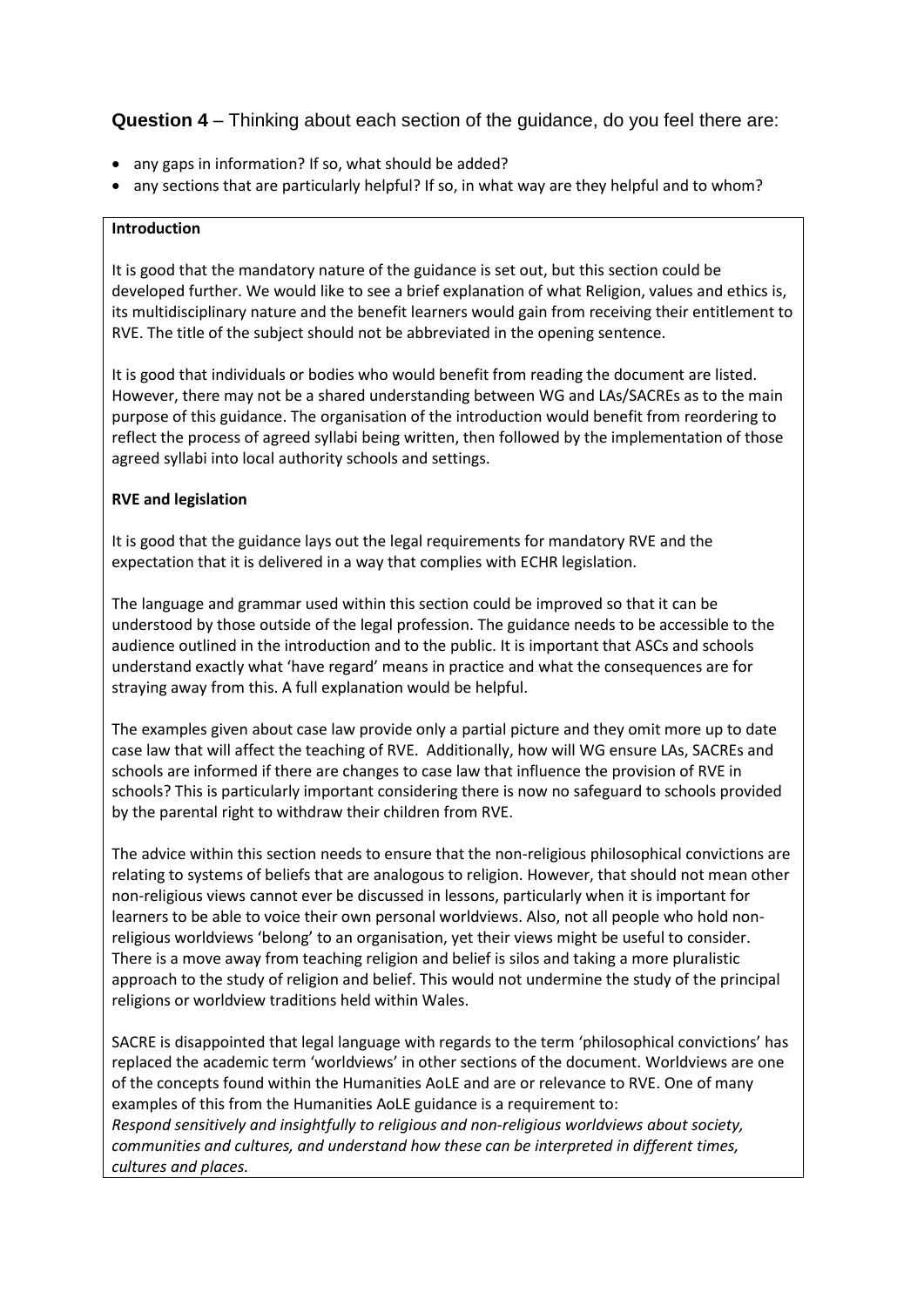It is important, therefore, that the study of the subject is not undermined by legal terminology and that it has the freedom independently of the law (providing that law is not broken). The term 'worldviews' is understood on an international platform. We would request that the Welsh Government view the new animated film *Nobody Stands Nowhere* by Emily Downe, created in partnership with Culham St Gabriel's Trust and Canterbury Christ Church University. This film explains the concept of worldviews and "unpacks the idea of worldviews and invites the viewer to consider how their own unique view of the world might co–exist with other, sometimes quite different, vantage points held by those around them" (Cooling). An exploration of worldviews fits with the emphasis on different perspectives/lenses in the what matters. It is important to Caerphilly SACRE members that the concept of worldviews is not just seen as something for England. This way of exploring Religion, values and ethics is also relevant to our learners in Wales and fits incredibly well with the what matters statements in the Humanities AoLE too.

It would have been better that 'religion' be explored as a concept (with reference to religious worldview traditions and non-religious beliefs such as humanism, atheism and secularism) and that 'values and ethics' included both religious and non-religious worldviews (philosophical convictions). The division of the title of the subject into 'religion' and 'values and ethics' in the legal part of the document is of concern. The term 'philosophical convictions' are not synonymous with 'values and ethics' and this is an interpretation that could cause misunderstanding. The term 'religion' is a concept currently studied in the RE classroom. Here it is taken to mean the different 'religions' that are studied. This gives the impression that this subject expects religions to be taught in silos rather through the exploration of big questions or themes which is also an approach that could be taken. The concept of religion does not necessarily indicate a study of values and ethics as the guidance suggests. The false binary approach to the study of religion and non-religion is unhelpful in pitting people who hold differing opinions against one another. Religious and non-religious worldviews are much more diverse and multifaceted than this document suggests.

There is an assumption in the guidance that the philosophical convictions in case law are nonreligious, e.g. philosophical convictions on veganism can be inspired both by religious and nonreligious worldviews – so a representative from the Vegan Society may not, in fact, be nonreligious. This pitting religious against non-religious philosophical convictions in the guidance sets up a false binary that causes confusion. Religious and non-religious worldviews are much more complex that this guidance advocates for.

With regards to legislation on post-16 RVE the guidance does not say whether a request from a pupil/student to opt in to RVE has to be provided if only one request is made. This will have financial implications for schools and colleges and needs to be addressed.

There is no mention in the legal section of the right of teachers to withdraw from the teaching of RVE. Potentially there could be more requests for this of RVE is taught across AoLEs.

There is a need to clarify what is meant by objective, critical and pluralistic RVE. These terms should be explained. Schools and practitioners need to know exactly what they should or should not be doing to comply with ECHR legislation.

The tone and language of the guidance document needs to be consistent. As it stands it sounds as if the legal section and the rest of the document were written by different authors. Another edit might rectify this. Caerphilly SACRE would suggest that subject specialists are present during this process to ensure that the legal sections do not inadvertently exclude sections of society as has happened with reference to the definition of religion and its failure to address those religions who do not hold a belief in a supreme being (such as some of the Dharmic religions).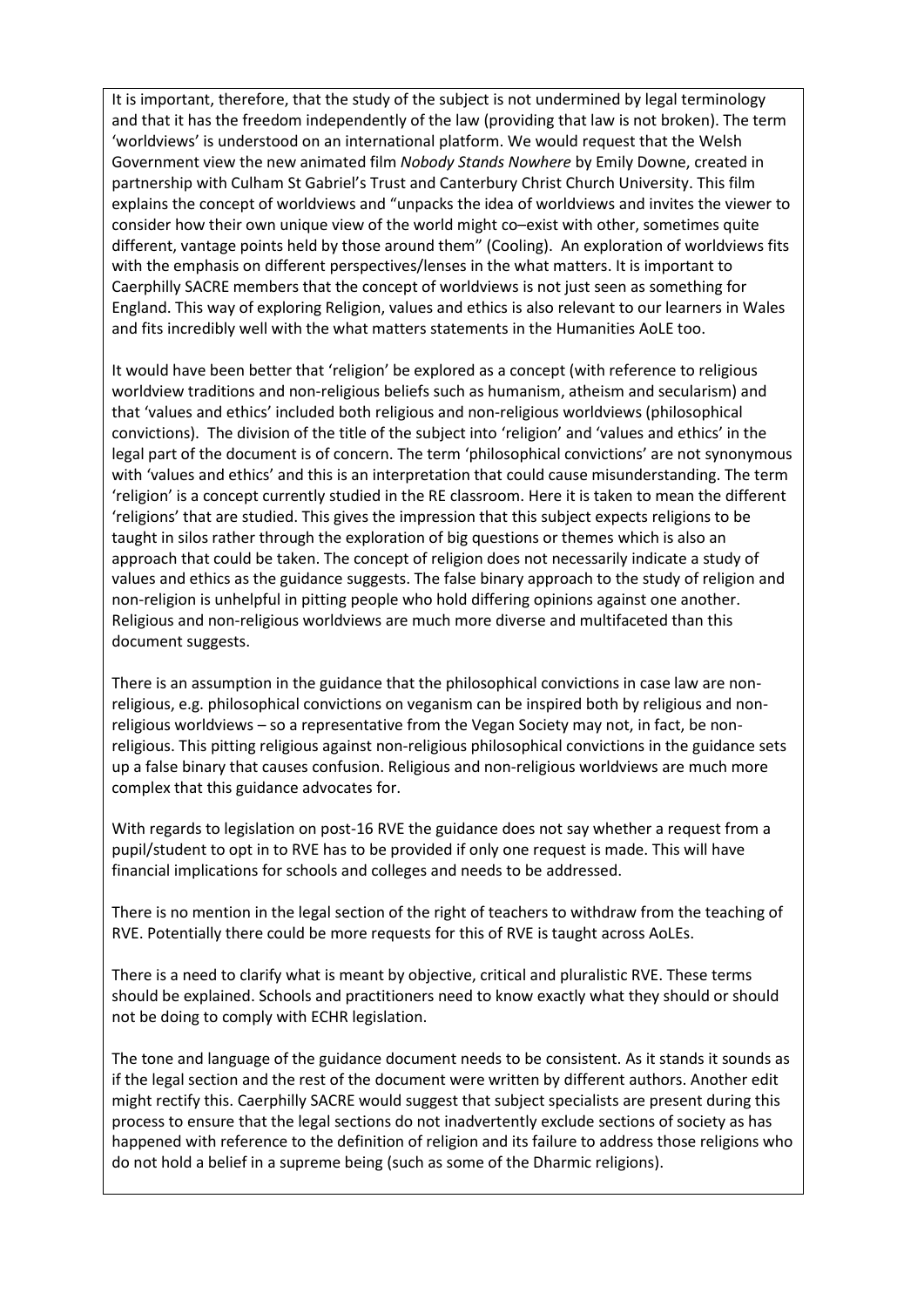The section on RVE in nursery settings is particularly good. As RE was not a statutory requirement under the old system, this section is needed, and a good job has been done to prepare teachers to plan for and to deliver the subject. Much of what is included in this section is also relevant for other learners, yet the richness of the subject as expressed here does not seem to flow through other parts of the document.

There is very little reference in the document to the status of the locally agreed syllabus, nor a reinforcing of the fact that schools need to have regard to it. This should be particularly evident in the Designing your Curriculum and yet there is no mention of it there. Without sufficient reference to the agreed syllabi the position of the LA is undermined, and confusion caused to practitioners.

There are key concepts missing that are present in the Humanities AoLE in the Designing your Curriculum section e.g. "develop an understanding of lived religion and belief through the exploration of the key concepts."

A glossary of terms would be helpful in clarifying any misunderstandings in terms of meaning.

**Question 5** – Does the guidance offer all practitioners sufficient support for their planning and teaching of RVE?

| <b>Insufficient</b> | <b>Somewhat</b>     | <b>Neither</b> | <b>Somewhat</b> | <b>Sufficient</b> |  |
|---------------------|---------------------|----------------|-----------------|-------------------|--|
|                     | <b>insufficient</b> | insufficient   | sufficient      |                   |  |
|                     |                     | nor            |                 |                   |  |
|                     |                     | sufficient     |                 |                   |  |

Please explain your answer.

This document only partially supports practitioners. In addition to the changes set out in other answers, there is also a need for those providing RVE to see this guidance as part of the big picture of education reform in Wales, including its relationship to all other parts of CfW guidance, Professional Learning and support from SACREs, LAs, regional consortia, etc. If points raised in our other answers are addressed then this would, in part, rectify this.

### **Question 6** – Is additional support (e.g. professional learning and resources) needed to ensure the successful implementation of this guidance?

If so, please provide more detail.

| sure<br>- Nu<br>es<br> |
|------------------------|
|------------------------|

Please explain your answer.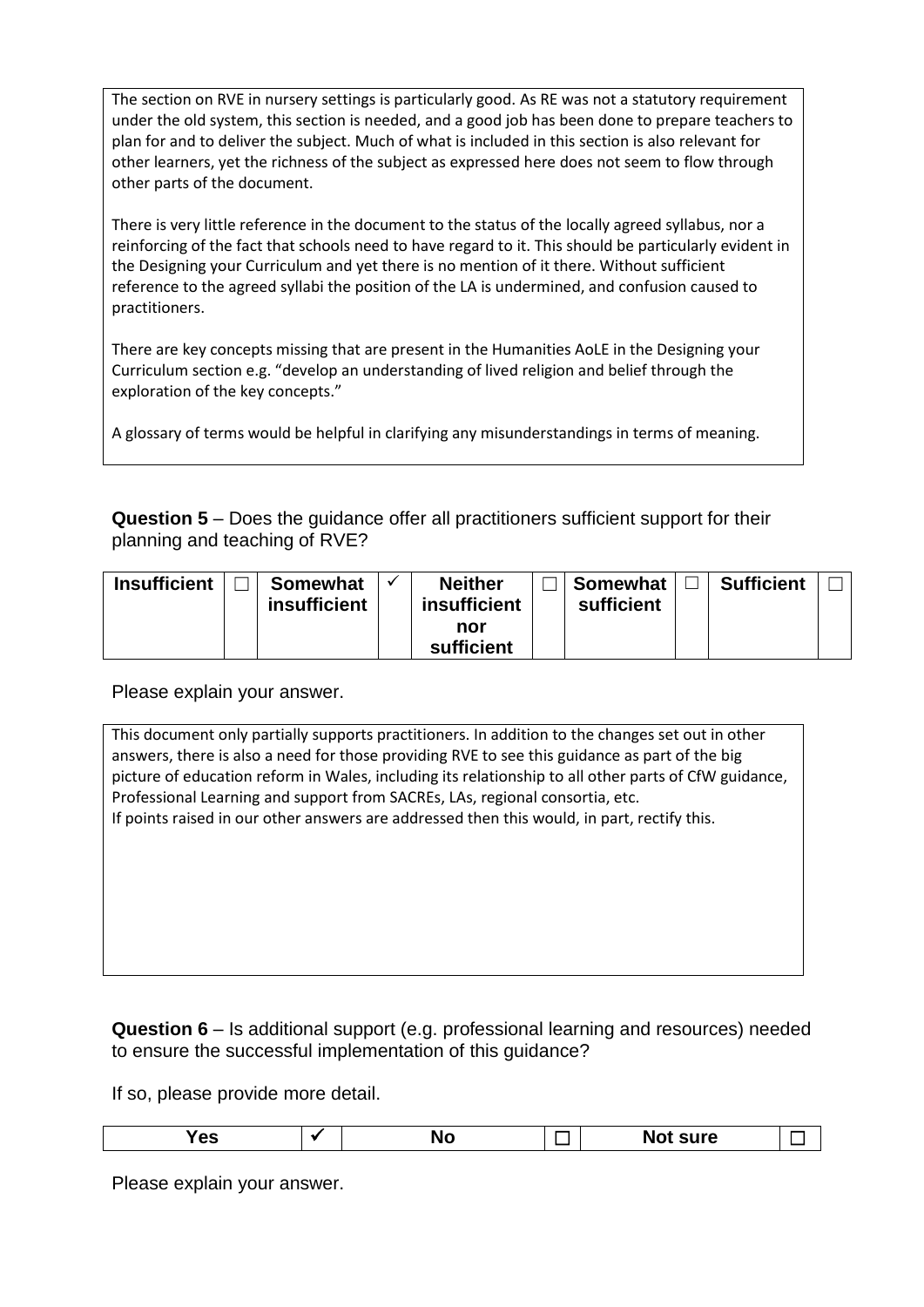There is a definite need for PL, not only for practitioners, but also for SLT, SACREs and other stakeholders. There is a need to ensure that parents understand the nature of RVE as their right to withdraw their children is removed. This will go a long way toward removing the potential for future legal challenges if objective critical and pluralistic RVE is not being taught. Those responsible for providing PL should ensure that they have sufficient subject expertise to support teachers and schools. There is a need for partnerships to be formed so that learners receive high quality RVE. There is also a need to work with ITE providers to ensure that new teachers understand the delivery of objective, critical and pluralistic RVE.

**Question 7** – This question is aimed at local authorities and Standing Advisory Councils for religious education (SACs).

Is the guidance a helpful document for developing agreed syllabus conferences?

| Not helpful at | <b>Slightly</b> | <b>Somewhat</b> | Verv    | <b>Extremely</b> |  |
|----------------|-----------------|-----------------|---------|------------------|--|
| al             | helpful         | helpful         | helpful | helpful          |  |

Is the guidance a helpful document for SACs?

| Not helpful at | Slightly | <b>Somewhat</b> | Verv    | Extremely |  |
|----------------|----------|-----------------|---------|-----------|--|
| all            | helpful  | helpful         | helpful | helpful   |  |

Please explain your answer.

ADEW and SACREs are concerned that there is a process in place for dealing with complaints against practitioners and schools and guidance from WG on this would be useful.

The checklist in the document seems to have been written for schools to work directly with this document rather than for ASCs to use when designing the locally agreed syllabi. If this checklist is for schools, then there should be reference to the need to have regard to the agreed syllabus. Again, this section undermines the status of the agreed syllabus.

**Question 8** – We would like to know your views on the effects that the RVE guidance would have on the Welsh language, specifically on:

- i) opportunities for people to use Welsh
- ii) treating the Welsh language no less favourably than the English language.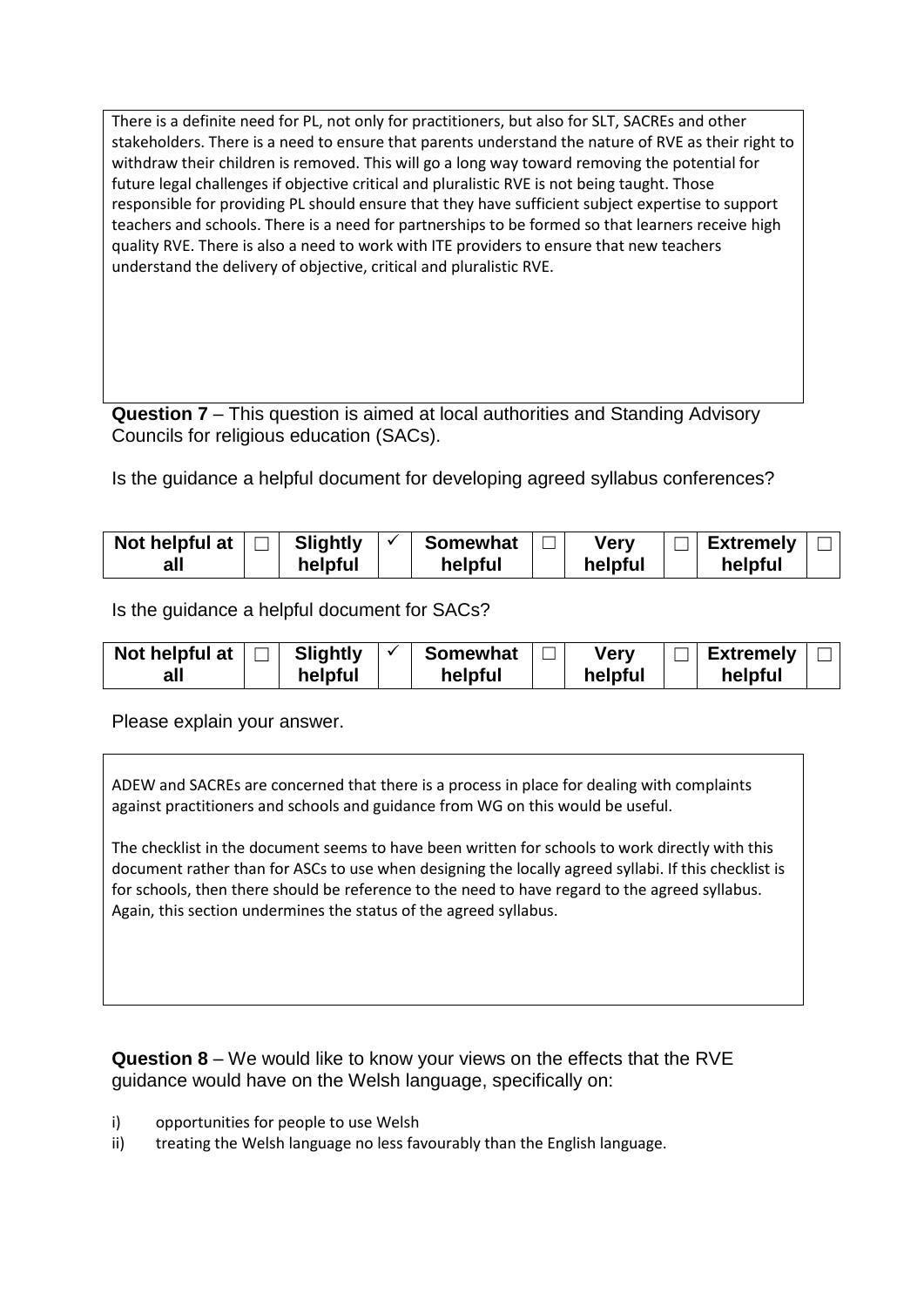What effects do you think there would be? How could positive effects be increased, or negative effects be mitigated?

## **Supporting comments**

Guidance, resources, and Professional Learning all need to be available bilingually with no time delay between the English and Welsh. There are translation issues with the Welsh version that need to be addressed in a bilingual, side by side, editing of both documents. The errors, if not rectified, could show that the Welsh language has been treated less favourably, e.g. the acronym RVE has not been translated into Welsh.

**Question 9** – Please also explain how you believe the RVE guidance could be formulated or changed so as to have:

- i) positive effects or increased positive effects on opportunities for people to use the Welsh language and on treating the Welsh language no less favourably than the English language
- ii) no adverse effects on opportunities for people to use the Welsh language and on treating the Welsh language no less favourably than the English language.

### **Supporting comments**

The inclusion of the Welsh word Cynefin is good to see. It is important that learners know why this word was not translated and that sometimes meaning is lost in translation. This was a positive move. During the editing process this consideration needs to be made and the English and Welsh documents ought to be edited alongside one another for that reason.

**Question 10** – We have asked a number of specific questions. If you have any related issues which we have not specifically addressed, please use this space to report them.